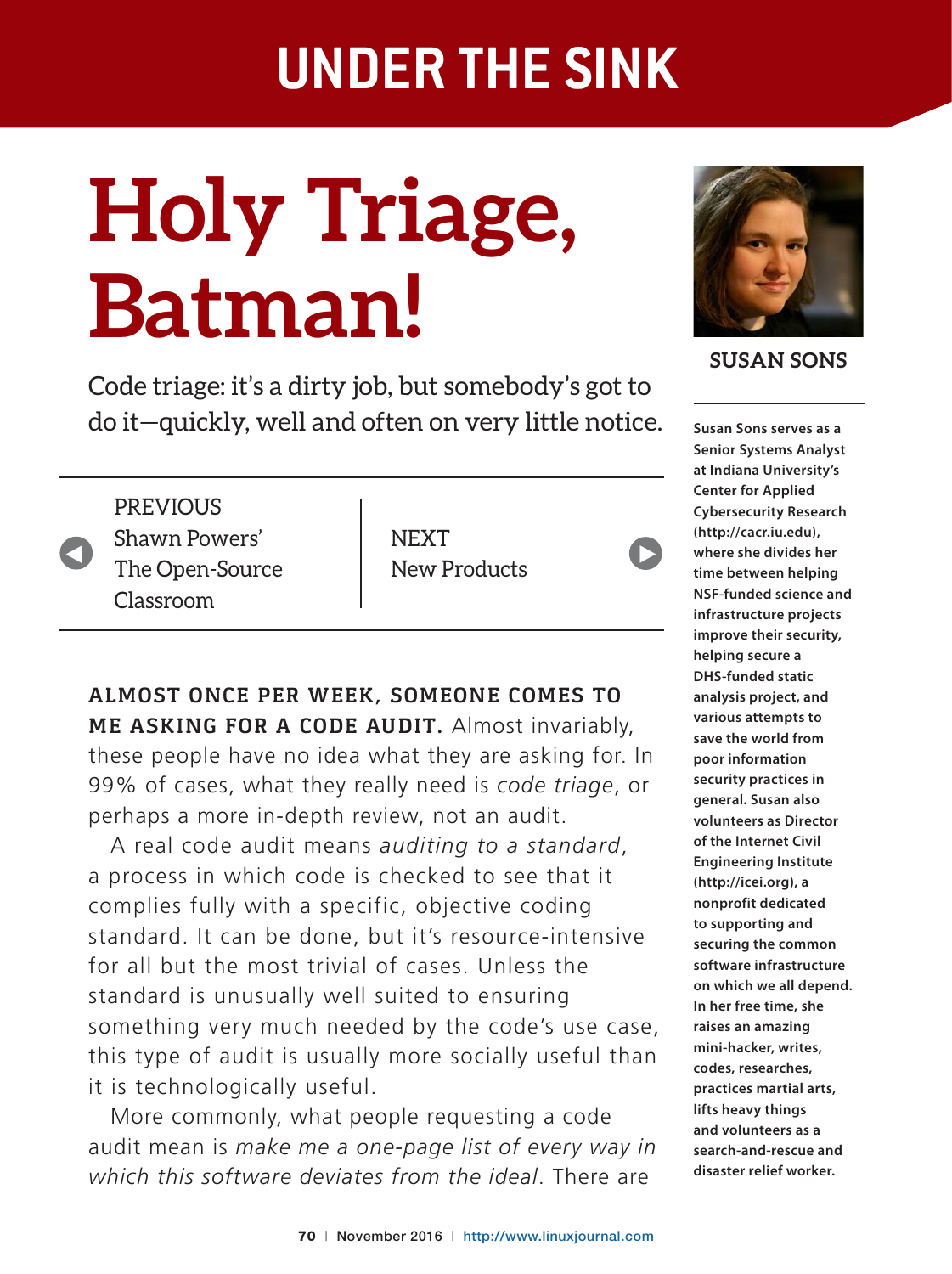a number of things wrong with this:

- 1. You probably can't provide a specific and extensive enough definition of correct behavior for your software, taking into account all possible inputs, environments and eventualities, to provide a standard to evaluate its total correctness. To audit is to *compare code to an objective standard*, without such a standard, audit is impossible.
- 2. I cannot find *every* problem in your code while you are still developing it, and you probably aren't willing to undergo a one- to two-year code freeze while your code is analyzed.
- 3. You probably aren't willing to pay for one to four man-years of senior software security engineer time to come close to finding *every* potential problem with your code, which is typical for a mediumcomplexity project with mediocre code quality and a few hundred kloc.

I do sometimes say yes to *code reviews*, and I often find myself doing *code triage*. What's the difference?

*Code review* is systematic examination of computer source code intended to find mistakes overlooked in the initial development phase, improving the overall quality of software.

*Code triage* is a specific form of code review intended to identify the most critical targets for immediate improvement without a deep inspection. In other words, code triage answers the question, "Given limited time and resources, how do I address this code's worst deficiencies?"

### **The Role of Triage**

One of the scariest moments in a developer's life-especially someone who works with infrastructure software or anything security-critical is taking over someone else's mess. Even someone else's good codein enough volume, on tight enough deadlines, with little enough documentation, tooling and familiarity-can seem like a mess. Code triage is the method for making sense of the mess, instead of saying "I can't touch this until I've had 12 solid man-months to spelunk its depths."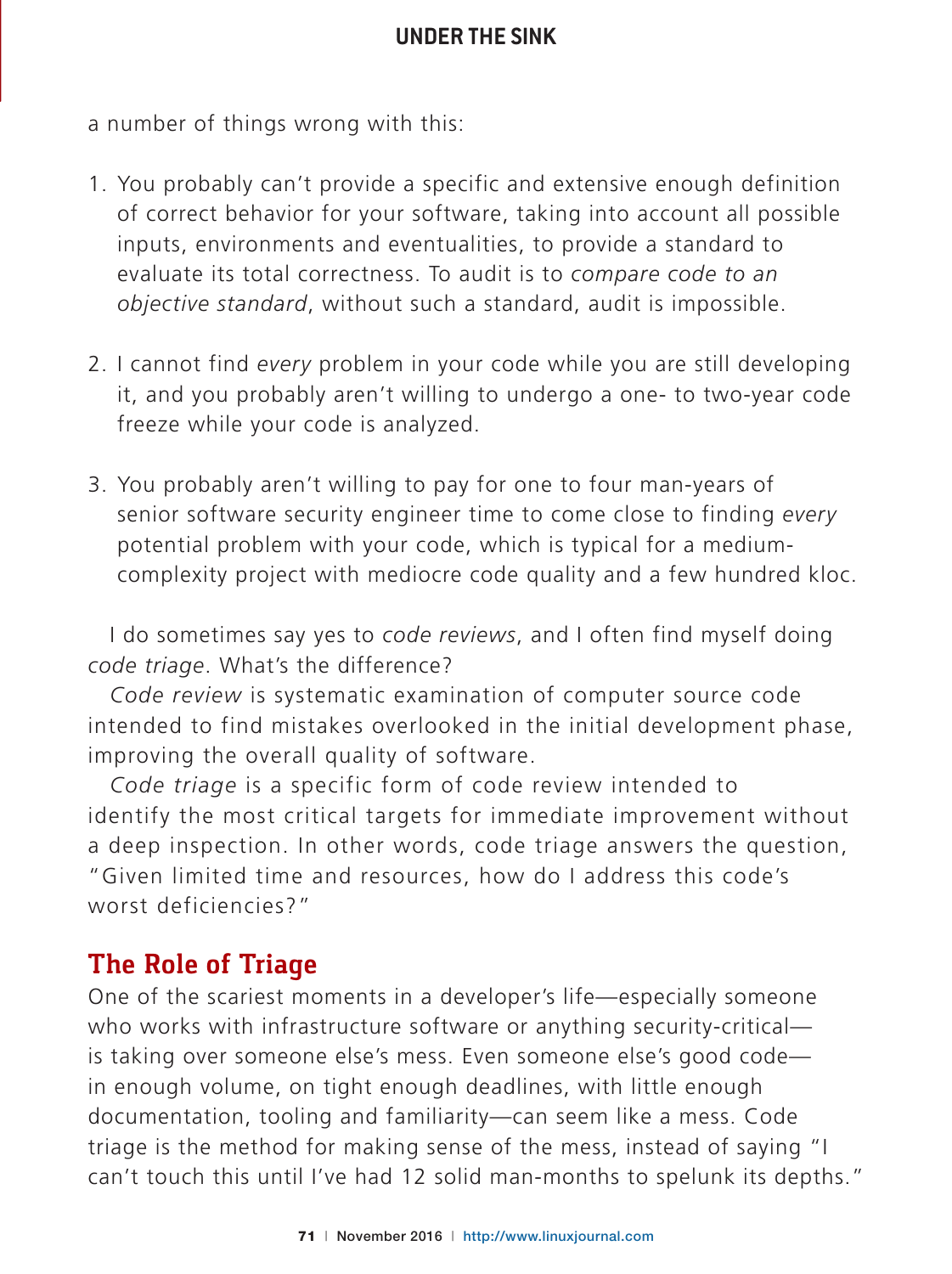Let's assume you don't have 12 man-months.

Let's pretend you just discovered that a critical piece of infrastructure software has gone unmaintained, or badly mismanaged, for about a decade. You don't know how bad it is, but you suspect it is terrible. It's the kind of software that, if it breaks just so, people will die, or the world economy will be in ruins-whatever. This has somehow (through assignment or your unrelenting sense of duty) become your problem.

This may or may not have happened to me before. I can promise you, there's a way to win through, and once you've become practiced at it, having a few hundred-thousand lines of broken mystery code fall in your Lap will become significantly less daunting. Note that I didn't say "sane" or "easy"-just "less daunting". There is method to the madness.

#### **The People Phase**

Never start with the code if you can help it. The code will tell you what someone programmed, but it never will tell you what someone intended to program or, for that matter, what they *should have* intended to program. I begin code triage on complex projects (anything that seems to deserve more than a half-day of my time) with a fountain pen and a notebook. Vary the tools if you must, but the process is important.

**Keep excellent notes.** Remember that triage is a process of gathering information to use in a decision-making process. If information is lost before it can be used, you've failed. Triage is often undertaken as a oneperson activity, but it may be done by a small team if the team is tightly knit and well coordinated enough. If working with a team, notes must be kept in such a way that team members can collaborate in as close to real time as possible, and that the notes are clear to all of the team at all times. Getting to that point with a team is difficult but possible.

Your complete notes should be close at hand at all times during the triage process. Often, information you come across in one part of the process will conflict with, or relate to, something that came up earlier. These relationships are typically the most important discoveries and may escape notice if notes are disjointed or compiled only after the fact. Keep it together! Review the entire body of notes often.

**Use varied sources.** You will want to contact as many different stakeholders as possible, including at least one sample from any distinct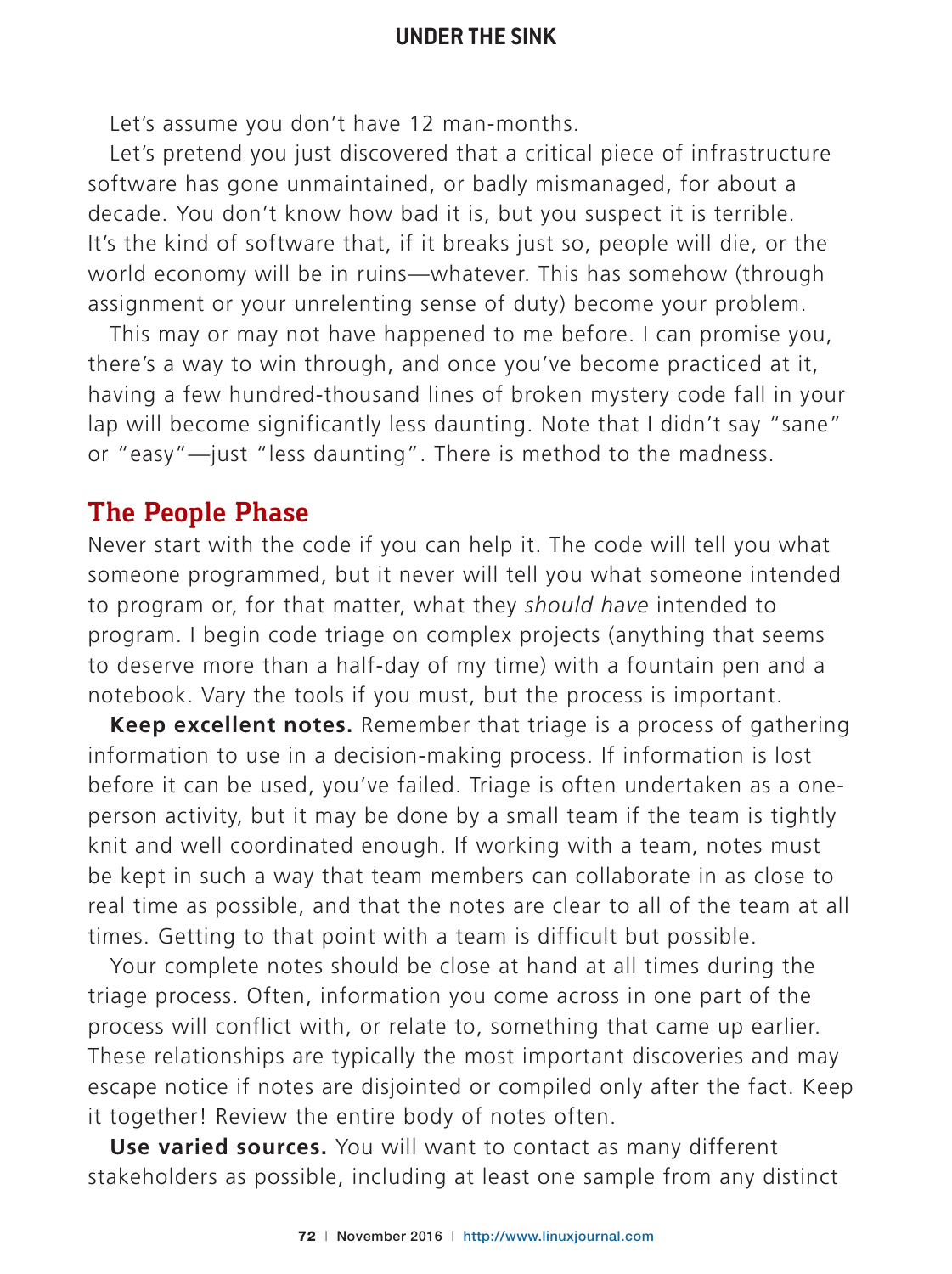**What problems have others identified already? What barriers have others found when they have tried to make improvements? What frustrates people? What changes are people afraid of? What functionality do they depend on?**

group of stakeholders you can identify. For example, when triaging the NTP reference implementation, I spoke to the project's maintainer, to the project's funding coordinator, to community members who had contributed code or tried and failed to contribute code, to past contributors who had left the project, to a package maintainer who packaged the software for a major Linux distribution, and to end users in different sectors where the software was employed: commodity computer usage, data center, core internet routing, scientific applications and finance sector. I did not have the opportunity to talk to the software's original author, but I made an effort to get to know a bit about him through his writing.

**Listen mindfully.** When interviewing people as part of software triage, expect to get different perspectives from different people. Don't try to get consensus; it's not important at this stage. You are gathering information and not much else. What problems have others identified already? What barriers have others found when they have tried to make improvements? What frustrates people? What changes are people afraid of? What functionality do they depend on?

I tend to ask users most about their use cases. I ask developers most about developer experience, the purpose of the software, and so on. And, I ask everyone about the things they would like to change and not like to change. However, the most important thing that I look for is something that, by nature, I cannot ask:

*What assumptions do I hear when people talk about the software?*

Unspoken assumptions can be dangerous, and until I've gone through the documentation in detail, I do not know which assumptions are or are not explicitly documented. So, I assume all assumptions have been left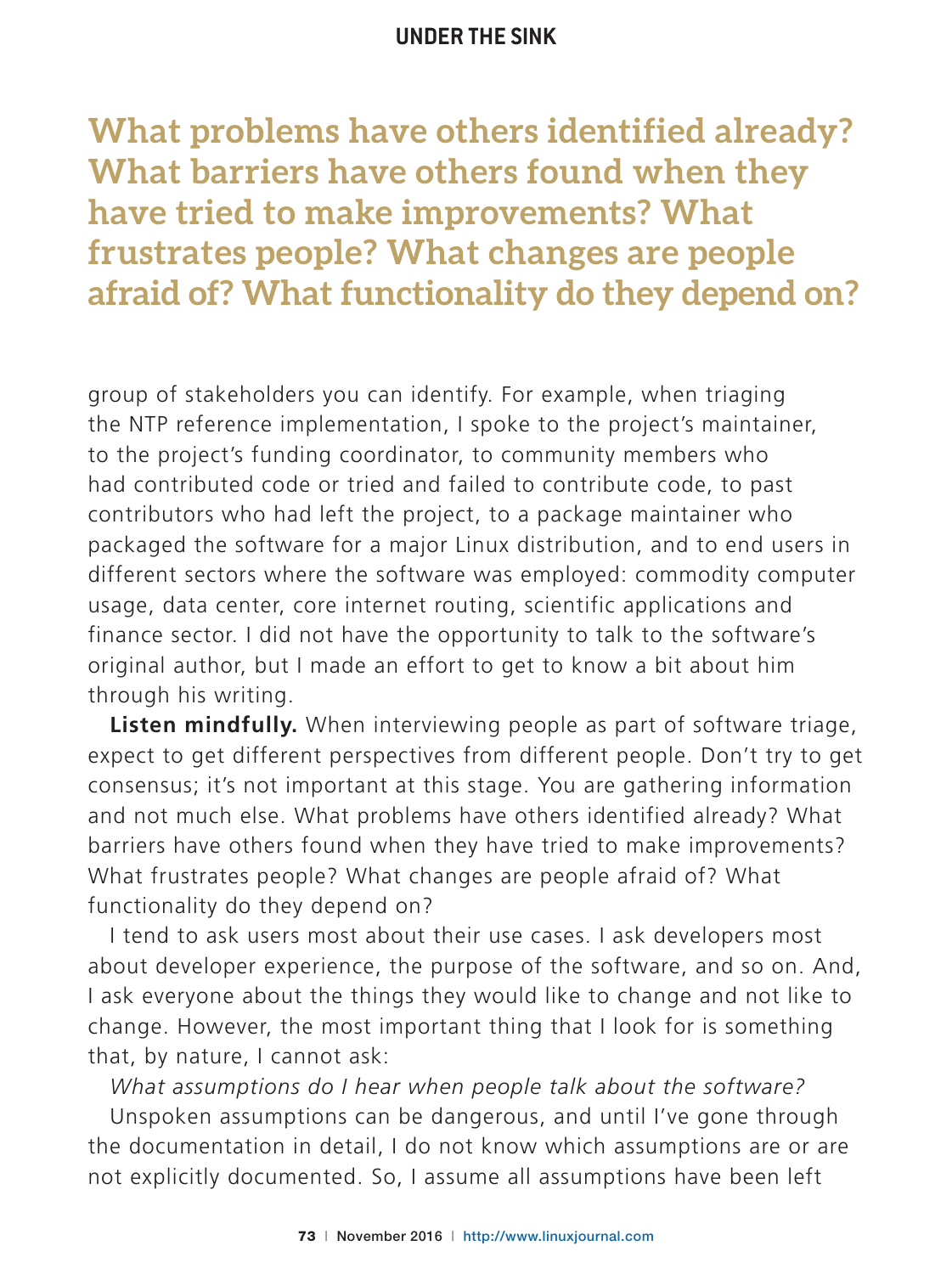unspoken until proven otherwise. Document assumptions regardless of their correctness. Spotting them takes practice.

"What time would you like to go to dinner?" assumes that you would like to go to dinner, and that you have an opinion about what time you would like to go.

"I set my pencil on the desk a moment ago; if it isn't still there, it must have rolled off" assumes that no one has picked up the pencil, that the pencil isn't capable of walking or flying, that the pencil is capable of rolling, that pencils don't evaporate, and that nothing on your desk ate the pencil.

*Try This Exercise:* Someone says, "This program tells you how many files are in your home directory." What are some questions you could ask about such a simple program to root out unspoken assumptions about the program's expected behavior? See the sidebar at the end of this article for a list of possible questions.

**Put others at ease.** This is the most difficult part, especially for many software engineers for whom interviewing is not part of their core skill set. If you are new at this or unsure of yourself, start with the consumers of the software: they are the easiest, because you often can deflect from issues of the software itself by focusing on their workflow and use case, and they usually don't see themselves as responsible for the current state of the software. If they aren't very technical, get the workflow and usecase information from them directly, then see if one of the consumers can get you in touch with someone in their IT department who supports the software for them: that's an important stakeholder too, with potentially crucial information on factors such as operating environment.

I tend to start with the current or former developer(s) of a project I'm trying to triage. Regardless of whether I'm triaging in order to take over or triaging in order to assist the standing team, these will be the most delicate interviews. They also are potentially the most fruitful. Who better knows the assumptions with which the code has been developed so far than the people developing it? Who knows how it got to where it is today? Who knows what users or potential users, contributors or potential contributors ask the development team the most? Who knows where the tooling is falling down or a struggle to work with? Who has the most ego involved with the current state of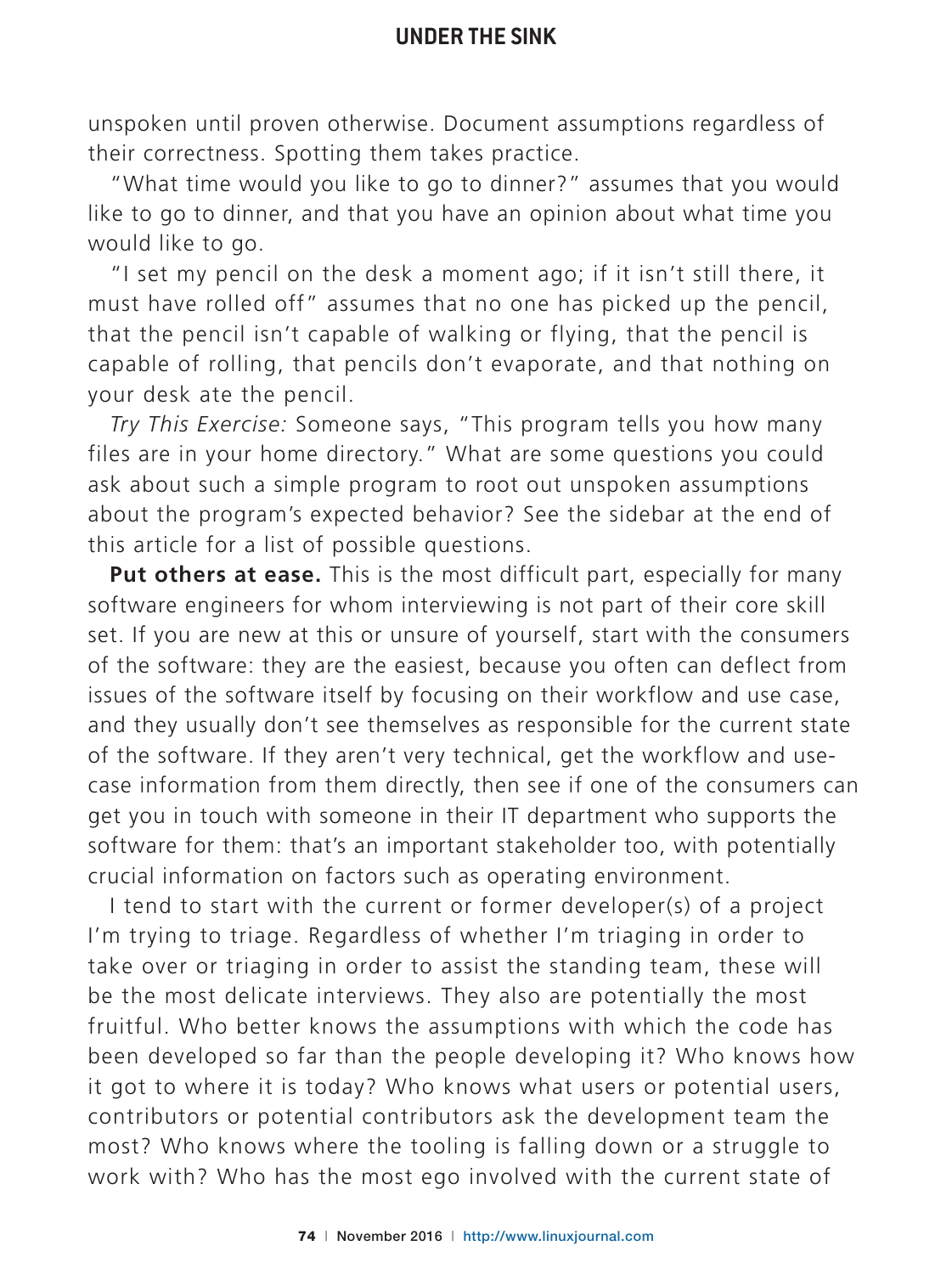the software? Yep. Be prepared to tread lightly.

First and foremost: do not take an adversarial mindset into any *interview*, no matter how badly you think anyone may have done his or her job. It will come through in your speech and behavior, and it will make people shut down on you in self defense. Your job is to fix the software, and you will be most effective at that if you can find some empathy for the people with whom you are speaking. This is another reason I start with the people before the code. I want to approach those people with empathy and understanding, but I'm still a cynical, grumpy engineer—at least on the days when I've been slogging through 200,000 lines of code trying to find the race condition that ate Manhattan. Don't meet people the day you wrestled with their bad code.

I keep interviews about software triage as informal as possible. Formality causes most people to expect an adversarial experience, which is exactly what I do not want to provide. I want to make people feel comfortable. Usually, this means dropping a short, informal email to set up a time convenient to them and then doing a face-to-face meeting (if possible) over tea or coffee, or a chat by phone or video conference. If face to face, make the effort to incorporate snacks/beverages: eating and drinking is a natural signal to the body that we are not in combat, and it may have a calming effect.

Bad code is bad for a reason. Let the developers tell their side of the story. Sometimes it's self-inflicted, sometimes it's not. You can judge later. Your job during the interview is to be empathetic and let them talk. Nobody gets up in the morning and decides to write terrible code just for fun. It tends to result from developers working in a toxic environment, or being in over their heads, or lacking resources, or being burnt out or some horrible dysfunction—something went wrong. Chances are, the developers can't or won't identify this and tell you directly, but if you get them talking about the software long enough, let them ramble a bit, and ask pointed questions here and there in an empathetic manner, you will get it eventually. What is most important will vary a great deal from case to case, so this stage takes patience; follow threads and see where they go.

Assume that people do not want their comments and reflections attributed to them unless they have specifically given you permission to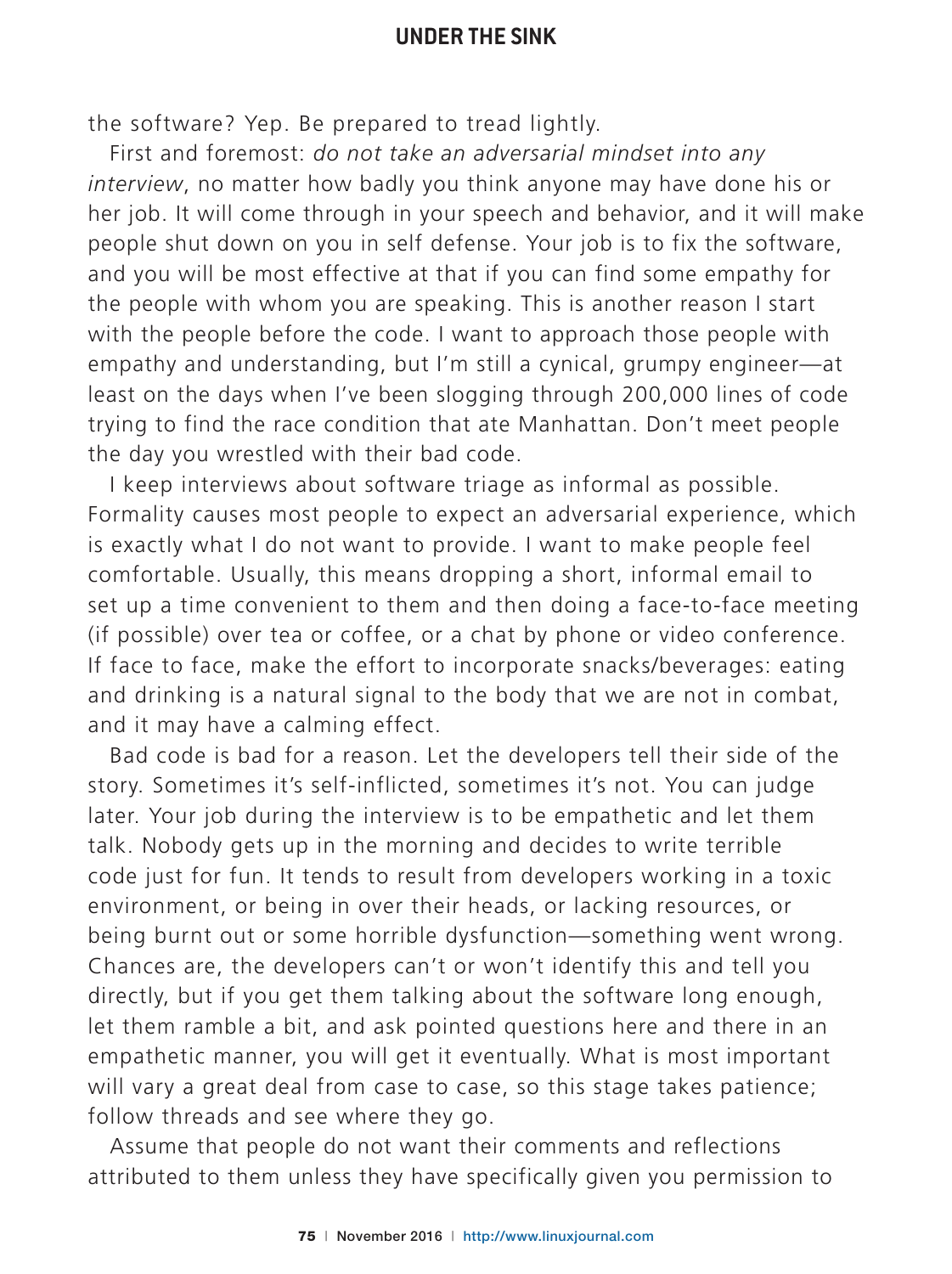quote them. Fears of causing drama or feeding a rumor mill will cause people to self-censor.

In one case, I found that the most relevant tale was when the software lost a major funding source and the team ended up adding features that didn't fit their vision for the project in order to keep funding flowing from other sources, rather than let the software die. This was very helpful information, because it told me I needed to understand the project's current funding strategies when I made triage recommendations.

In another, the project lead retired and hadn't planned well enough for the project's longevity. Not having another plan, he handed the software off to his former assistant who wasn't ready for the responsibility. Years of being in over his head made the assistant a paranoid and dysfunctional project lead who chased off developers and drove the software into crisis. I burned a great deal of time and energy trying to get this project lead to cooperate with saving his software and never did succeed. I don't regret trying. Over many long, late-night phone calls, I got an inside view of how he'd struggled to balance the interests of those he saw as his most important stakeholders. Most of his views on managing the code were off enough not to be very helpful, but coming to understand how he'd gone about interacting with people made a big difference, even when he hadn't been interacting effectively.

In yet another case, the software had been written by company A to manage a specific hardware platform purchased by several companies, including B. B became so dependent on the software that when A stopped maintaining the software, B made a deal to buy it. B, however, wasn't a software development firm and had no in-house resources for software development, so it hired a series of contractors for one-off improvements or feature-adds to the software. After eight years and more than 20 contractors, the software was a security and reliability nightmare with no design integrity whatsoever, no documentation and a brittle build system. When I got to the code, I was prepared to deal with the huge variation in coding styles I found and the lack of design integrity. I also was able to get in touch with someone in the accounting department who could help me reconstruct which contractors I would want to speak with based on dates of various code changes, and I actually was able reach some of them.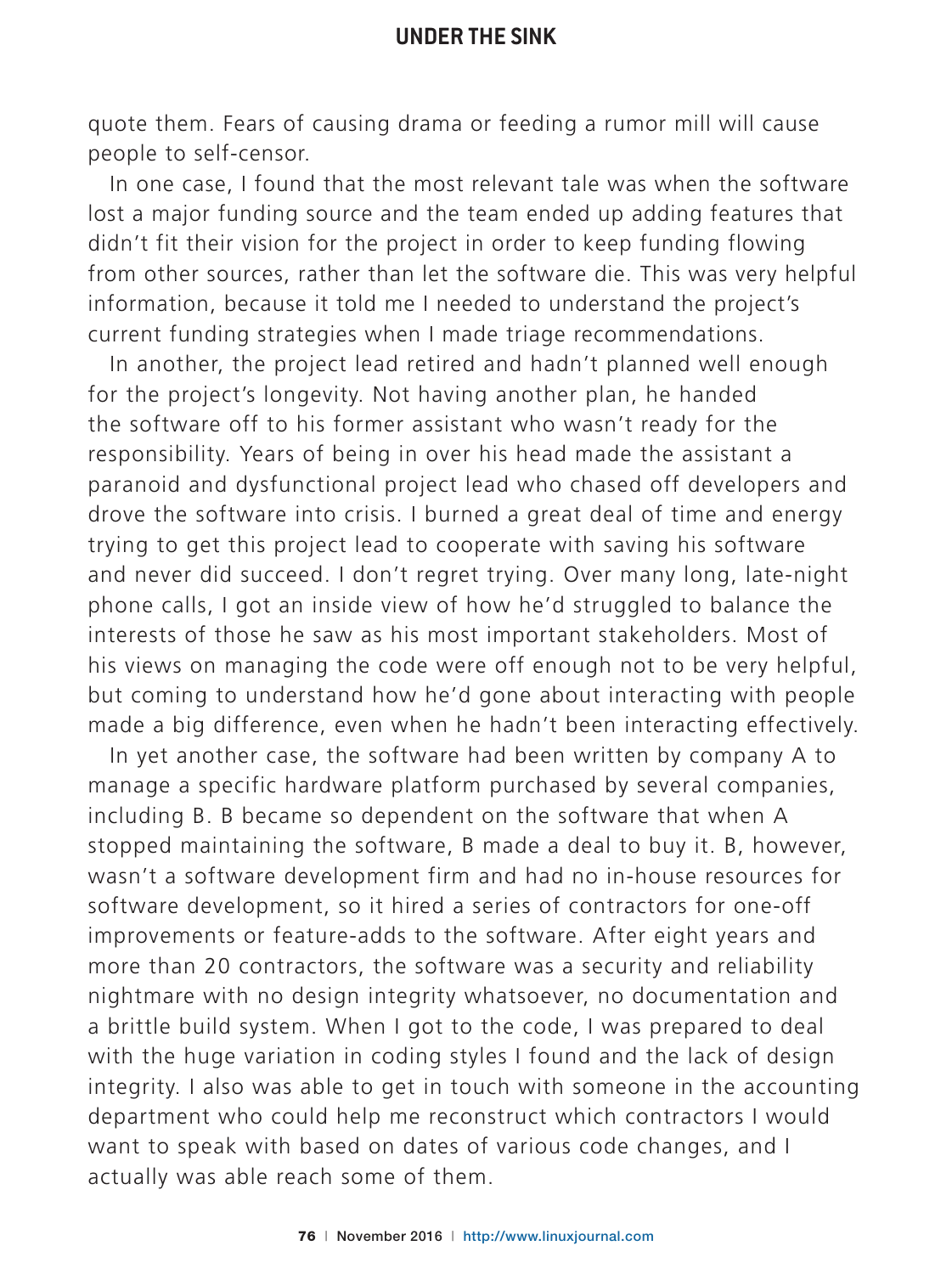# **Reliable, reproducible builds are necessary to the development process, and little improvement to the code can happen without them.**

**Don't be afraid to go back.** Often, after talking to more people or during a later stage of the triage process, you will trip on something that leaves you wanting to speak with someone you've already spoken to. I end all interviews by asking permission to contact the people again should such a need arise and ask how they prefer to be contacted so that I may be as respectful of their time as possible.

#### **The Proxy Phase**

Before I jump headlong into a big code base, but after I've spoken to whatever relevant people I can reach, I still have work to do around the code. I spend some time looking for things that can give me red flags of likely problems, or signs that certain other things may be well handled, or tools that may exist to make my work with the code easier. I call this the *proxy stage* because many of the things I look at aren't actually direct evidence of what's broken; they're just strongly correlated enough to be useful in a quick triage.

The proxy stage will direct the effort you put in for the rest of your triage process. It's triage for triage. When you find out that the software cannot be built without the one machine in a former developer's apartment that no one has root on, which has a black-box script no one knows the contents of, the build system becomes a priority far higher than the contents of the code base. Reliable, reproducible builds are necessary to the development process, and little improvement to the code can happen without them.

On the other hand, discovering that the source control, build system and so on are in good shape tells you that spending time digging through SCM logs probably will give you useful information, because someone took the time to use those tools properly.

**Begin with documentation.** Hopefully you already know how useful good documentation can be; however, don't discount the potential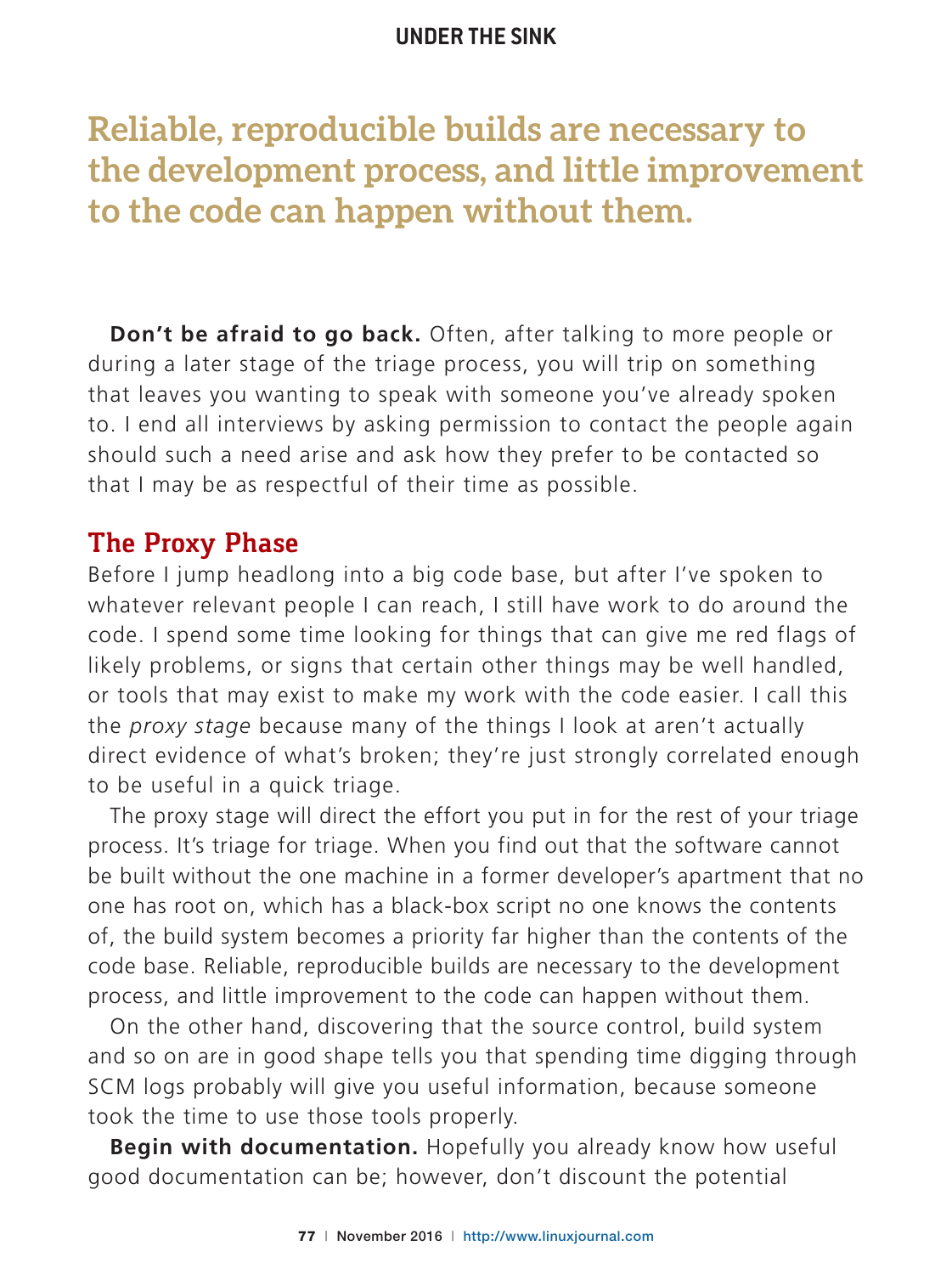treasures to be found in bad documentation.

- $\blacksquare$  Who authored what parts of the documentation can tell you about who cares about what components, other than the developers.
- $\blacksquare$  Relative ages of different parts of the documentation can give you an idea of the relative neglect of different parts of the code, in the absence of revision control or other, better data.
- Insight into the mental models that developers were operating on while writing code.

#### **Spelunk issue queue contents (current and historical).**

- $\blacksquare$  Find out how issues have been handled in the past; this will tell you a lot about the development team's workflow.
- $\blacksquare$  Find out what big issues have been churned on for a long time but not solved.
- $\blacksquare$  Find out what security issues have cropped up in the past and how they were dealt with.
- $\blacksquare$  Find out how active the community/team is in general.

#### **Look at tests.**

- $\blacksquare$  Are there tests?
- $\blacksquare$  What is the coverage like?
- $\blacksquare$  What is the overall sophistication like? For example, is it a unit-test-only setup, a functional-test-only setup, or are both in use? Has this project begun using fuzz testing? Is there scaffolding for mocked interfaces?
- $\blacksquare$  Do all tests currently run and pass?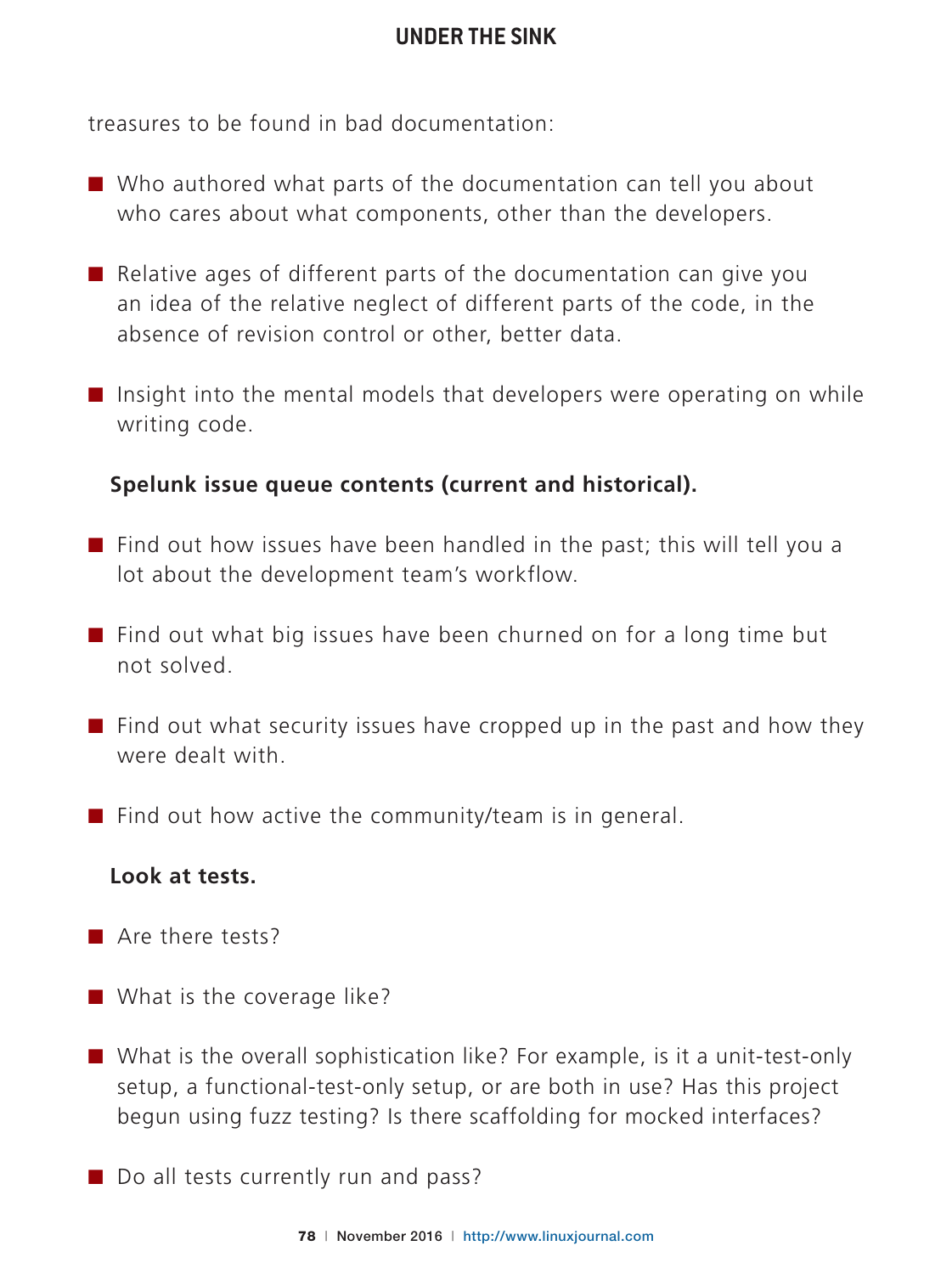$\blacksquare$  Can you tell anything about the testing strategies in use? Were tests committed with every patch? Was adversarial testing employed? Was only one person writing tests? Was anyone a testing specialist?

#### **Examine tooling (build system, CI infrastructure, source control setup and so on).**

- $\blacksquare$  How much automation is/was in place?
- $\blacksquare$  How reliable is the automation? How much is still available/usable?
- $\blacksquare$  Is a modern SCM (git or Mercurial) in use?
- $\blacksquare$  Do the tools seem to be reducing the dev team's overhead or increasing it? (That is, is it doing its job, which is making developers' lives easier and their work better?)

#### **Use commit messages, tags and branch structure within the SCM.**

- $\blacksquare$  Are commit messages, tags and branching used effectively—that is, can you follow them?
- $\blacksquare$  What can you learn from reading the commit messages?

**Look at general style and code quality.**

- $\blacksquare$  Don't get sucked into a deep read of the code yet, skim only.
- $\blacksquare$  How is the overall comment density? Are the comments literate?
- $\blacksquare$  Does the indentation, overall structure and so on suggest the absence or presence of a style guide?
- $\blacksquare$  Does this feel "clean" or "messy" in general?
- $\blacksquare$  Is semantic versioning used?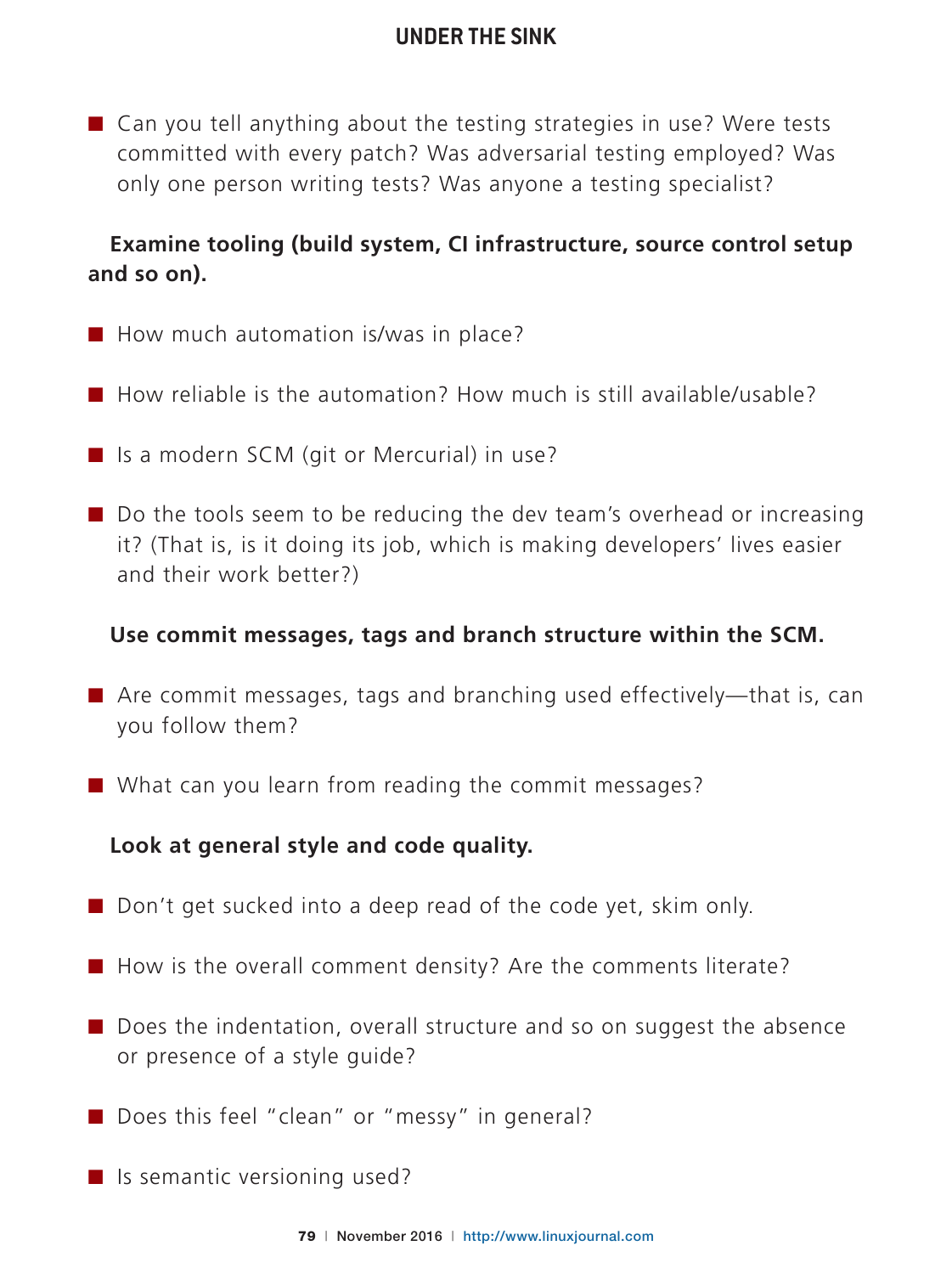$\blacksquare$  How many red flag comments do you see in a quick skim? Look for things that indicate cut-and-paste coding—for example, "got this from <url>" or anything mentioning Stack Overflow. Also, look for "WTF", "IDK why, but if I remove this, it breaks", and things like that. These are areas you may want to look at in the code stage if you have time.

## **The Code Phase**

You may have run out of time for triage by now, or you may have found so many problems that triage is done. I have had projects like that. When I stepped into NTP, the code wasn't C99-compliant, the build system was unusable, the code was locked up in an inaccessible and antiquated SCM, and the documentation was mostly more than seven years out of date-all of those issues took precedence over specific code improvements, because fixing them was a prerequisite to enabling developers to fix the code. We needed to be able to onboard new developers by giving them access to code they could actually build and documentation on how it all worked.

**Do not try to read, let alone understand, all or most of the code.** Your job is not to find every problem -90% of problems are irrelevant to your search, unless the code is shockingly well written. Remember, you are doing triage: you are a field medic, you are not performing an autopsy. You are figuring out how to do the most to improve the life of the patient in limited time with limited resources: where do I get the most bang for my buck *right now*, and what do I look at next once that is done? Nothing more. Your proxy stage, above, will give you a clue about how much of the code stage to bother with. In most cases, you will skip some or most of it.

You will get your biggest gains by improving development process (because then fixing code becomes faster/easier, and all development after that point gives greater returns), by fixing extremely high-impact vulnerabilities and by making changes that remove entire classes of vulnerabilities (rather than trying to squash them one at a time). To that end, see below.

**Evaluate program architecture.** Think about the code's overall architecture. Are you having trouble navigating it? How good or bad is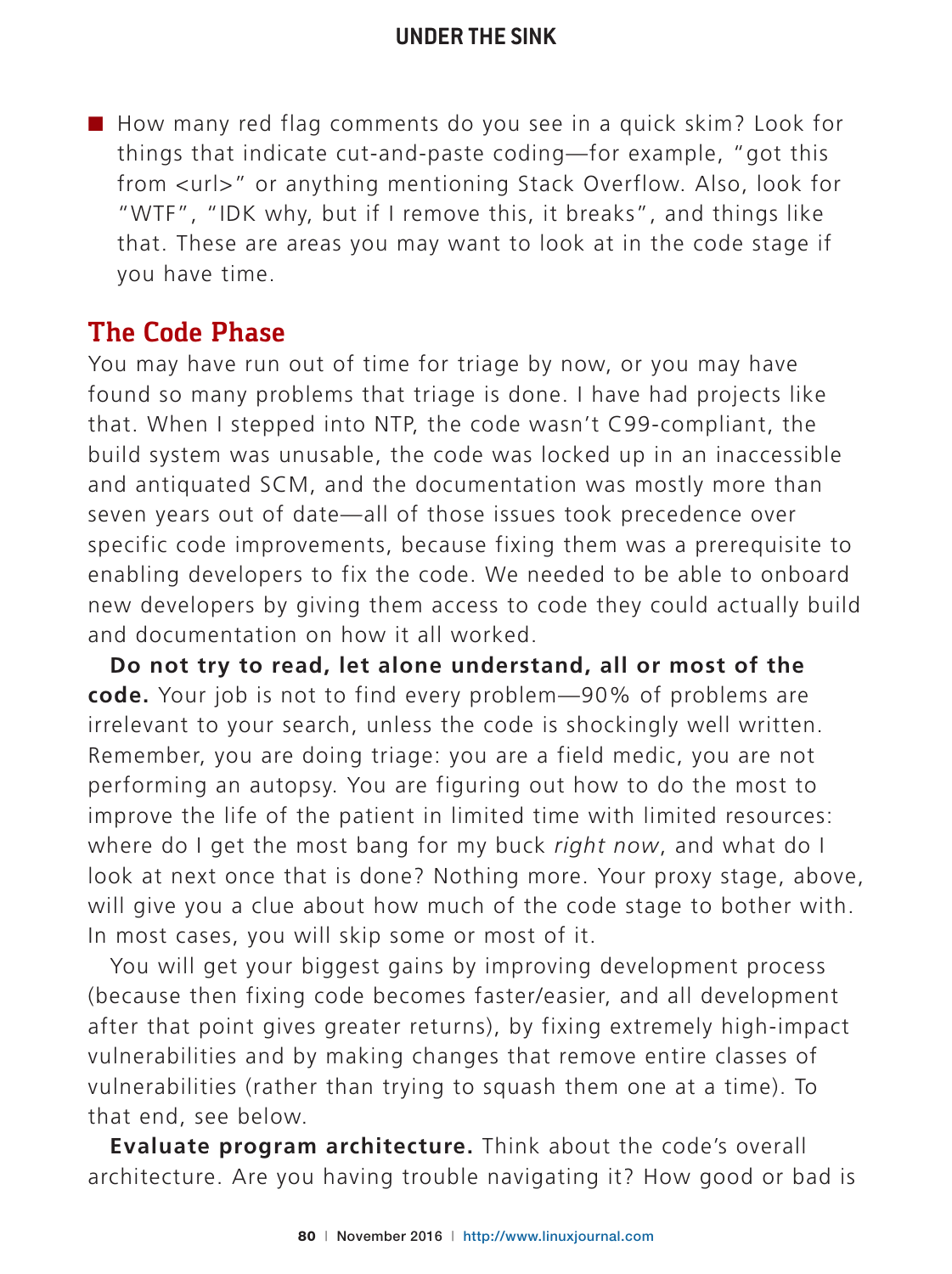the separation of concerns? How well is minimization being practiced? Don't spend too much time trying to learn it all, just skim for major red flags—for example, crypto algorithms housed in the same place as web interface code or piles of theoretically unreachable code.

Eliminating code eliminates attack surface, eliminating entire classes of vulnerabilities. It also reduces complexity, reducing opportunities for developer mistakes. If you can safely remove code, do so.

Refactoring to make code more navigable and more logically compartmentalized makes it easier for developers to understand, makes bug fixing easier, reduces the rate of defects introduced by developer error and increases the speed at which developers can introduce high-quality, atomic patches. It isn't always highest priority in a disastrous code base though, as brittle code bases are difficult and time-consuming to refactor. Other changes likely will take priority if the code resembles spaghetti.

**Catalog interfaces.** Find and list all of the software's internal and external interfaces-or all of the ones you can find. Try to figure out which ones are well defined and controlled, and which aren't, and figure out which are used and necessary, and which aren't.

**Catalog data stores and data sources.** Most software deals with data at some point. Look at where external data comes from, what assumptions are made and how the software copes with nonconforming (accidentally or maliciously) or missing data. Now do it again for any data the software stores.

**Remain mindful of assumptions.** As you go through the code, keep in mind all the assumptions you noted earlier. Note anything in the code that confirms or conflicts with those assumptions. Note any new assumptions you find.

#### **Putting It All Together**

*Don't go down rabbit holes.* A good software engineer will be tempted, at some point, to dive in to an interesting problem. Six hours later, your triage will be shot. You *do not* have time to understand any one problem fully; you are trying to understand the breadth of the problems the software has. This is not an exercise in depth. Don't be afraid to make generalizations and intuitive leaps, as long as you note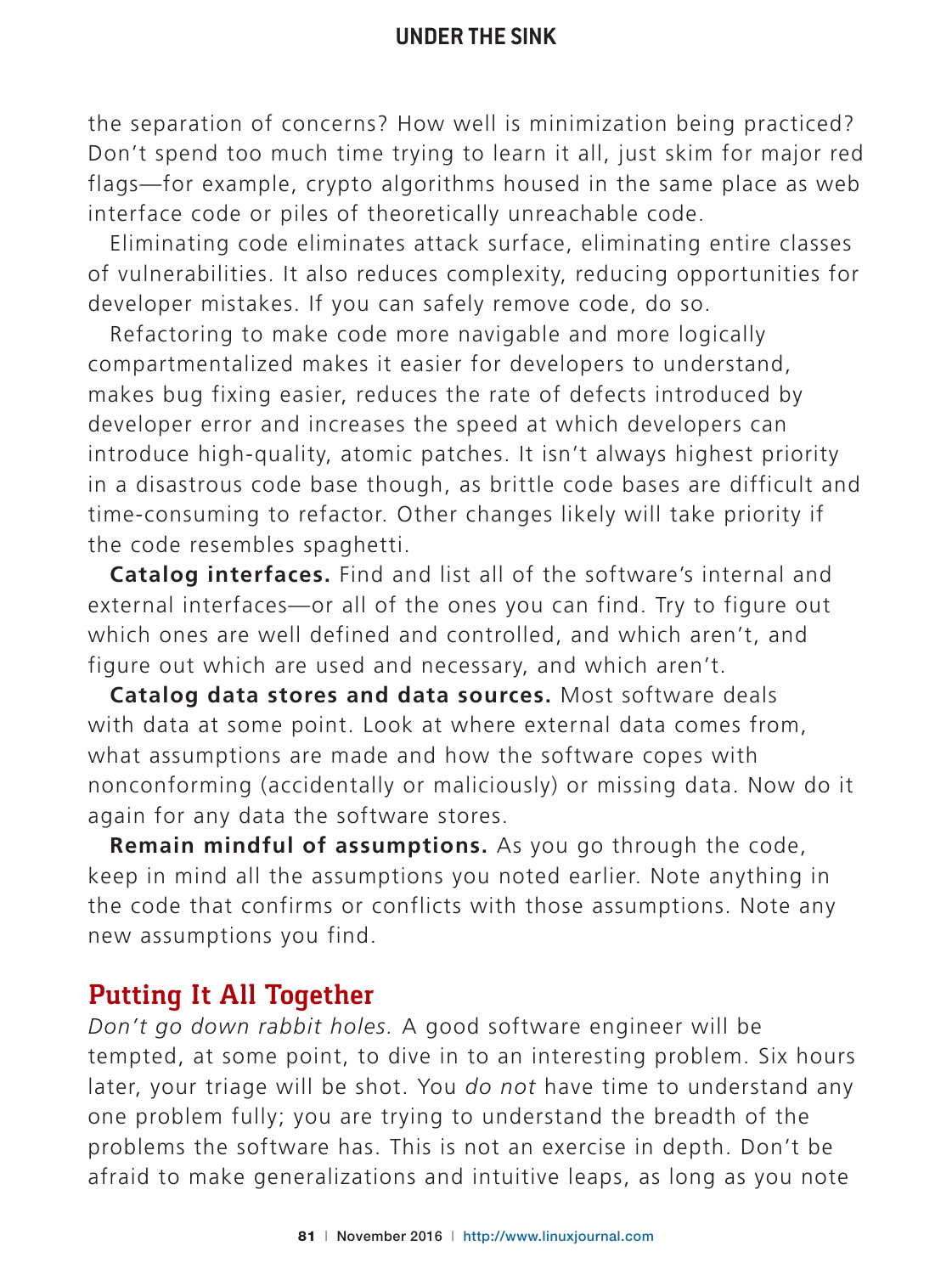them as such and jot down a rough estimate of the time it would take to investigate fully the issues involved.

*Triage is more complicated when you do not understand the problem*  space, but that complication largely can be conquered by carefully compartmentalizing the problem. Be methodical, and don't get distracted by the esoteric bits of domain knowledge you don't have. If the software is not properly segmented so that very domain-specific algorithms are separate from interfaces, crypto and so on, that is a fault in itself. Note it, and move on. If it is well segmented, you should have no problem checking out the build system, data stores, interfaces and so on, leaving the domain-specific code segments for deep dives with a domain expert by your side.

The first thing you will want to do is to use the information you just gathered to aid in decision-making and communicate that process to others. Lay out a plan, and describe what led you to choose that plan. Keep your notes, and ensure that the references to specific code in those notes will be find-able later, after the code has evolved and/or been moved to another SCM.

If you can, follow the software through at least the first stages of its refactor or rejuvenation following the triage you just did. That experience provides a crucial feedback loop that will enable you to improve your triage skills much faster than you could without it. You'll inevitably see things you missed: some that you had no chance of finding without a deep dive, and some that you'll soon realize were staring you in the face all along. The more of these experiences you have, the better you will become at triage.

Practice is *the* way to improve your code triage skills. Good practice is frequent and in volume. Long breaks make it hard to build on and reinforce previous learning. Working with only small code samples will not teach you the skills needed to find big-picture problems and trends in a sea that you cannot read line by line. Additionally, try to work with a variety of code, in terms of language, domain and quality. If you can, also stretch your assessment muscles in other domains. I've learned many triage skills in volunteer searchand-rescue work that transferred to software engineering and information security. $\blacksquare$